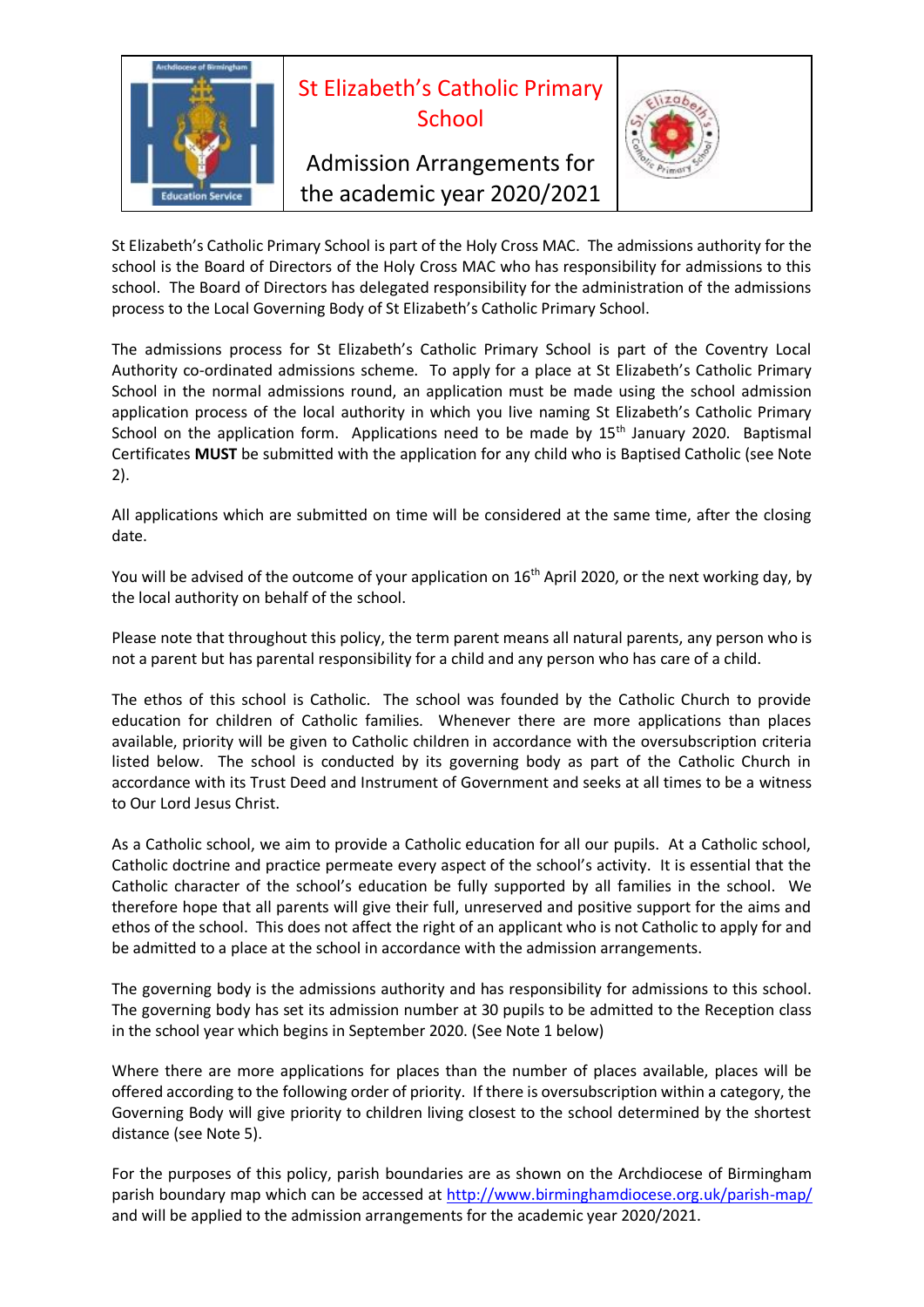# Oversubscription Criteria

- 1. Baptised Catholic children (see Note 2 below) who are looked after or previously looked after (See Note 3 below).
- 2. Baptised Catholic children (see Note 2 below) living in the parish of St Elizabeth's who have a brother or sister (see Note 4 below) attending St Elizabeth's Catholic Primary School at the time of admission.
- 3. Baptised Catholic children (see Note 2 below) living in the parish of St Elizabeth's.
- 4. Other Baptised Catholic children (see Note 2 below) who have a brother or sister (see Note 4 below) attending St Elizabeth's Catholic Primary School at the time of admission.
- 5. Other Baptised Catholic children (see note 2 below).
- 6. Non-Catholic children who are looked after or previously looked after (See Note 3 below).
- 7. Non-Catholic children who have a brother or sister (see Note 4 below) attending St Elizabeth's Catholic Primary School at the time of admission.
- 8. Non-Catholic children.

# Note 1

Children with an Education, Health and Care (EHC) Plan that names the school **MUST** be admitted. This will reduce the number of places available to applicants. This is not an oversubscription criteria.

# **Note 2**

In all categories, for a child to be considered as Catholic, evidence of Catholic Baptism or Reception into the Church will be required. For a definition of a Baptised Catholic, see the Appendix. Those who face difficulties in producing written evidence of Catholic Baptism or Reception into the Church should contact their Parish Priest.

Parents making an application for a Catholic child will need to submit a copy of the child's Baptismal Certificate. **This should be returned directly to the school**. If you do not provide a Baptismal Certificate by the closing date, this is likely to affect the criteria that your child is placed into, which is likely to affect your child's chance of being offered a place at this school.

# **Note 3**

A "looked after child" has the same meaning as in section 22(1) of the Children Act 1989, and means any child who is (a) in the care of the local authority or (b) being provided with accommodation by them in the exercise of their social services functions (e.g. children with foster parents) at the time of making the application to the school. A "previously looked after child" is a child who immediately moved on from that status after becoming subject to an adoption, child arrangement order or special guardianship order.

# **Note 4**

For all applicants the definition of a brother or sister is:

- A brother or sister sharing the same parents
- A half-brother or half-sister, where two children share one common parent
- A step-brother or step-sister, where two children are related by a parents' marriage or where they are unrelated but their parents are living as partners.
- Adopted or fostered children

The children must be living permanently in the same household.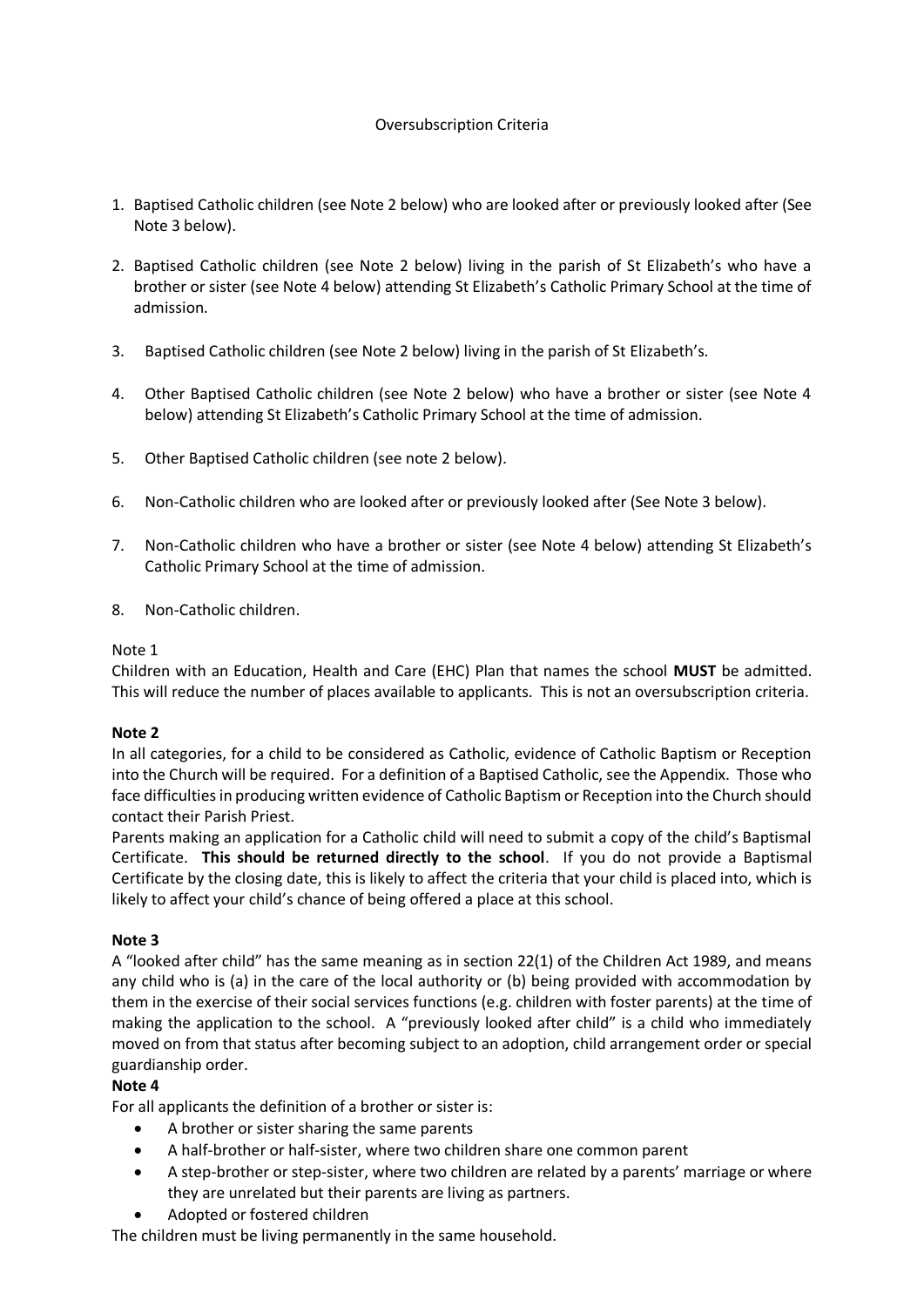### **Note 5**

Distances are calculated on the basis of a straight-line measurement from the centre of the child's home address to the centre of the school site. The Local Authority calculates these measurements on behalf of the school using a computerised mapping system. Ordnance Survey supplies the coordinates that are used to plot a child's home address and the address of the school.

In a very small number of cases, where the school is oversubscribed, it may not be possible to decide between the applications of those pupils who are the final qualifiers for a place when applying the published admission criteria.

For example, this may occur when children in the same year group live at the same address, or if the distance between the home and the school is exactly the same, for example, blocks of flats. If there is no other way of separating the application according to the admissions criteria and to admit both, or all, of the children would cause the Published Admission Number for the child's year group to be exceeded the Governing Body will select the child to be offered the place by drawing lots. This process will be overseen by a person independent to the Governing Body.

The governing body will, where possible, admit twins and all siblings from multiple births where one of the children is the last child ranked within the school's published admission number.

A child's home address is considered to be a residential property that is the child's only or main permanent residence. Evidence of ownership or rental agreement may be required, plus proof of permanent residence at the property concerned.

Where parents have shared responsibility for a child, and the child lives with both parents for part of the week, then the main residence will be determined as the address where the child lives for the majority of the week. Parents may be requested to supply documentary evidence to satisfy the Governing Body that the child lives at the address put forward by the parents. Where documentary evidence can substantiate to the satisfaction of the Local Authority that care is split equally between parents at two homes, parents must name the address to be used for the purpose of allocating a school place.

If a place in the school is offered on the basis of an address that is subsequently found to be different from a child's normal and permanent home address, then that place is liable to be withdrawn.

#### **SCHOOL ENTRY**

Parents must, by law, ensure that their child is receiving suitable full time education from the beginning of the term following the child's fifth birthday, when they will have begun to be of compulsory school age.

Where a place is offered in the school, the pupil will be entitled to take up that place, on a full-time basis in the September following their fourth birthday.

A child's parents may defer the date at which their child, below compulsory school age, is admitted to the school, until later in the school year but not beyond the point at which they reach compulsory school age and not beyond the first day of the summer term 2021.

A child may take up a part-time place until later in the school year, but not beyond the point at which the child reached compulsory school age.

Upon receipt of the offer of a place a parent should notify the school, as soon as possible, that they wish to either defer their child's entry to the school or take up a part-time place.

The parent of a child whose fifth birthday falls during the summer term who wishes to defer their child's admission until the beginning of the following academic year (when the child will have begun to be of compulsory school age) will therefore need to make a separate in-year application for a place in Year 1 at the school. Any reception class place offered following an application made for the 2020/2021 admission round will be withdrawn if the child does not take up that place by the first day of the summer term 2021.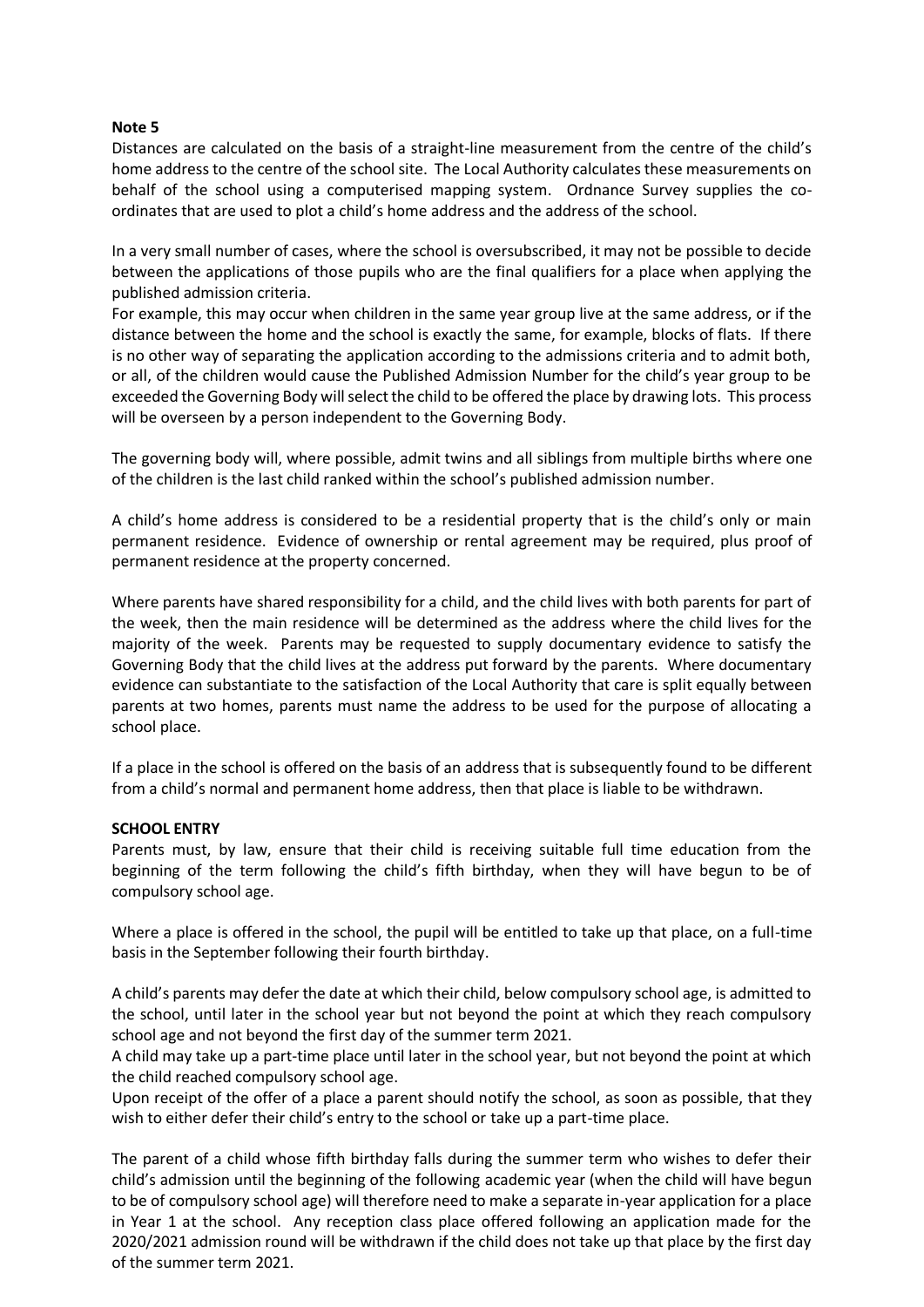## **APPLICATIONS FOR CHILDREN TO BE ADMITTED INTO A CLASS OUTSIDE OF THEIR NORMAL AGE GROUP**

Parents have the right to request, but not insist, that their child be considered for admission to a class outside of their normal age group. This could be the case, for example, if a child is gifted and talented, has experienced problems such as ill health, or that the child is summer born, i.e. a child born between 1<sup>st</sup> April and 31<sup>st</sup> August. Parents who wish for their child to be considered for admission to a class outside of their normal age group must make an application for the normal age group in the first instance. Parents must then submit a formal request to the Governing Body for the child to be considered for a different age group class instead. This request should be in the form of a written letter of application outlining the reasons why they wish for their child to be considered to be admitted into a class outside of their normal age group and enclosing any supportive evidence and documentation that they wish to be taken into account as part of that request.

The Governing Body will consider requests submitted for a child to be admitted into a class outside of their normal age group and advise parents of the outcome of that request before national offer day, having taken into account the information provided by the parents, the child's best interests and the views of the Head Teacher.

If the request is refused, the original application for the normal age group class will progress through the Local Authority co-ordinated admissions scheme, be considered by the Governing Body and the parents advised of the outcome.

If the request is agreed and the year group for which the parents have requested a place is a current year group in the school, then the application will be considered by the Governing Body and the parents advised of the outcome.

If the request is agreed and the year group for which the parents have requested a place is for a future year group, i.e. Reception in September 2021, then the original application is withdrawn and the parents must submit a fresh application for Reception 2021 when applications open in the autumn term of 2020. Please note that parents only have the right to re-apply for a place. Where the Governing Body agrees to consider an application for Reception the following year, that application is considered alongside all other applications received and parents will be advised of the outcome of that application on national offer day. No place is reserved or held for the child in advance.

If parents are considering submitting an application for their child to be admitted into a class outside of their normal age group, it is strongly recommended that they also read the DFE guidance which can be found at:

<https://www.gov.uk/government/publications/summer-born-children-school-admission>

### **APPLICATIONS FROM CHILDREN CURRENTLY ATTENDING ST ELIZABETH'S NURSERY**

Attendance at St Elizabeth's Catholic Primary School's Nursery does not automatically guarantee that a place will be offered in the Reception class of St Elizabeth's Catholic Primary School. Parents must apply for a Reception place in exactly the same way as parents of children not attending the Nursery. All applications will be considered against the oversubscription criteria by the Governing Body in the same way regardless of whether the child does or does not attend the Nursery at the time of application.

### **APPEALS**

Parents who wish to appeal against the decision of the Governing Body to refuse their child a place in the school should make that appeal request in writing to the Chair of Governors at the school address. Appeals will be heard by an independent panel.

Please note that parents do not have the right to appeal if their request for their children to be admitted to a class outside of their normal year group has been refused, but the Governing Body have offered a place in the normal age group instead.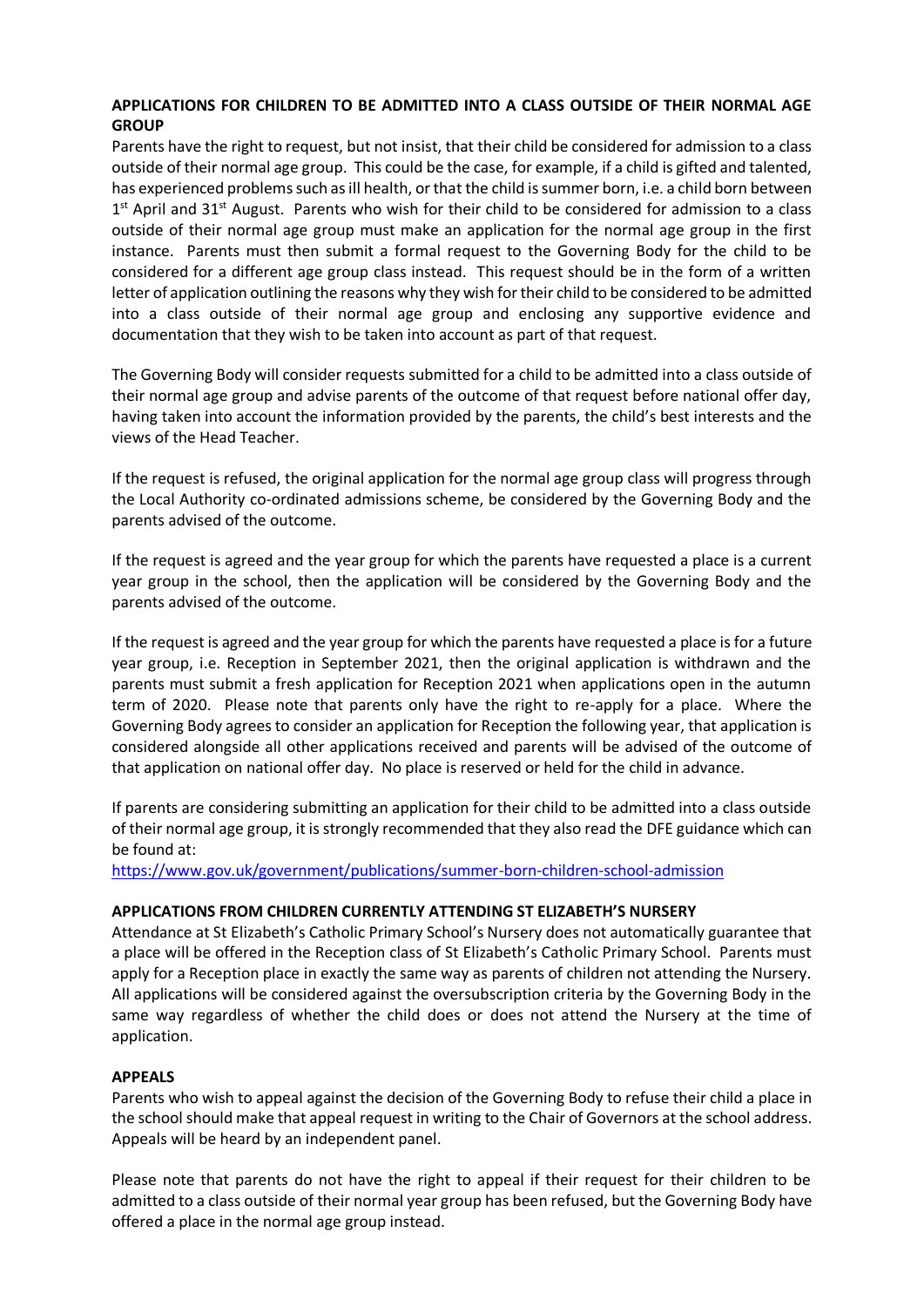### **REPEAT APPLICATIONS**

Any parent can apply for a place for their child at any time outside of the normal admissions round. Parents do not have the right to a second appeal in respect of the same school for the same academic year unless, in exceptional circumstances, the Governing Body has accepted a second application from the parent because of a significant and material change in the circumstances of the parent, child or school, but have still refused admission.

#### **LATE APPLICATIONS**

Late applications will be dealt with in accordance with the Local Authority's co-ordinated admissions scheme. This states that all applications received after the closing date of 15<sup>th</sup> January 2020 will be late and will only be considered after all those who applied on time.

You are encouraged to ensure that your application is received on time.

#### **CHANGE IN PREFERENCE**

Once an application has been submitted, requests to change the preferences on that application will be accepted up to the closing date of applications on 15<sup>th</sup> January 2020.

Requests to change preferences after 15<sup>th</sup> January 2020 will not be considered until after the allocation of school places on 16<sup>th</sup> April 2020.

All requests to change preferences should be made in writing to the Local Authority to whom the parents submitted the original application.

#### **WAITING LIST**

In addition to their right to appeal, children who have not been offered a place at St Elizabeth's Catholic Primary School but were offered a school that was ranked as a lower preference on their application form will be added to a waiting list.

The waiting list will be maintained until 31<sup>st</sup> December and will then be discarded. Parents may apply to St Elizabeth's Catholic Primary School for their child's name to remain on the waiting list until the end of the academic year when it will be discarded.

A child's position on a waiting list is not fixed. When a new child joins the waiting list, all applicants on that waiting list will be re-ranked to ensure that the list is always maintained in oversubscription criteria order. This means that a child's position on the waiting list could go up or down during the time that it is on the list. Any late applications accepted will be added to the waiting list in accordance with the oversubscription criteria.

Inclusion on the waiting list does not mean that a place will eventually become available. It may be that those already offered places may accept them, thereby filling all available places.

Children who are the subject of a direction by the Local Authority to admit or who are allocated to a school in accordance with the Fair Access Protocol take precedence over those on a waiting list.

### **IN YEAR FAIR ACCESS PROTOCOL**

The Governing Body of St Elizabeth's Catholic Primary School is committed to taking its fair share of children who are vulnerable and/or hard to place, as set out in locally agreed protocols. Accordingly, outside the normal admission round the governing body is empowered to give absolute priority to a child where admission is requested under any locally agreed protocol. The Governing Body has this power, even when admitting the child would mean exceeding the published admission number subject to the infant class size exceptions.